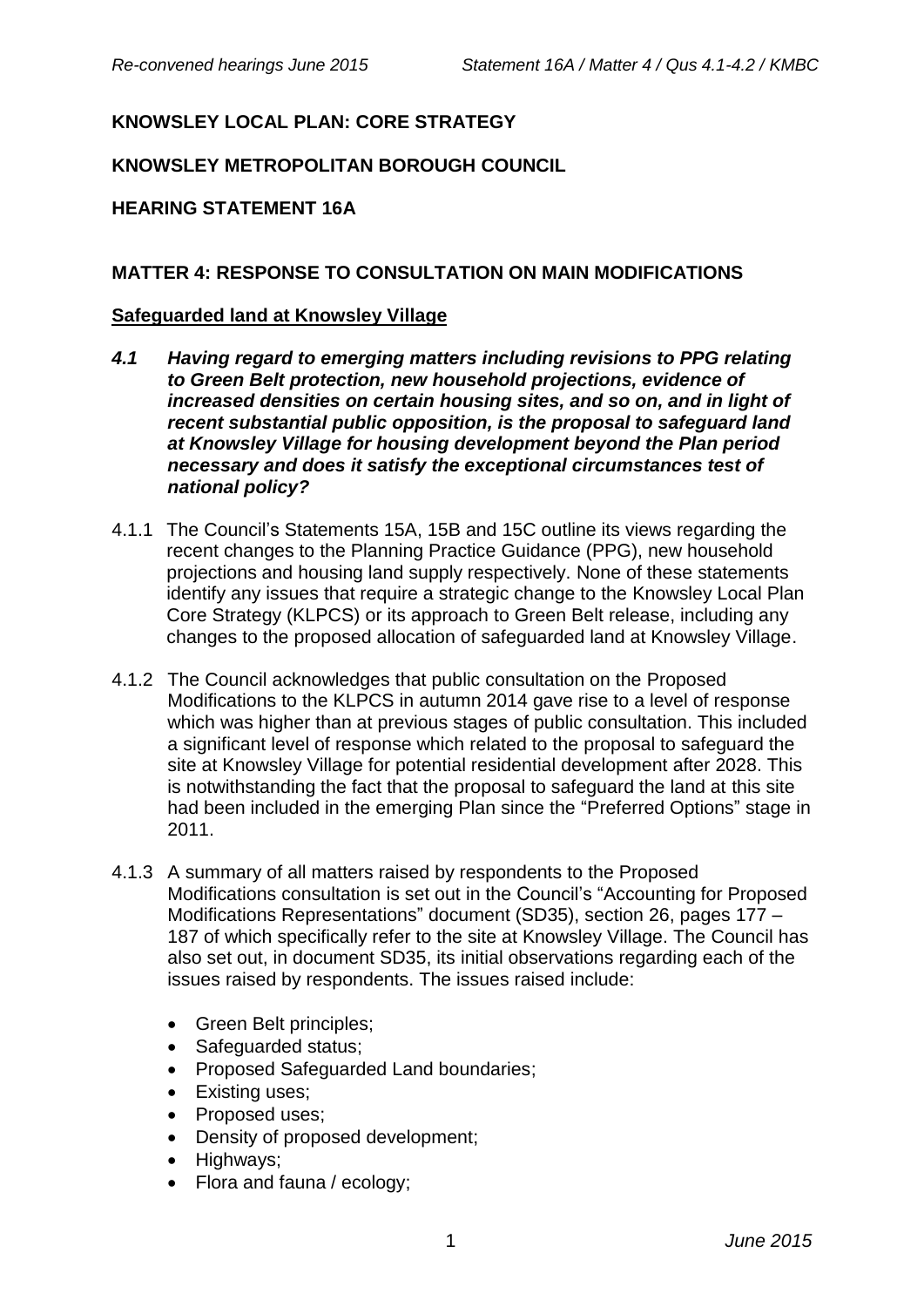- Flooding;
- Infrastructure:
- Air quality; and
- Impacts on adjacent areas.
- 4.1.4 The Council's responses in document SD35 do not identify any need for further modifications to the KLPCS in relation to the proposed safeguarded land at Knowsley Village. This is because the substantive issues raised during the Proposed Modifications consultation had already been considered as part of the plan making process and/or during the Local Plan hearing sessions to date. The Council considers that the issues raised do not adversely affect the soundness or legal compliance of the KLPCS, including the Council's case regarding the exceptional circumstances which must be satisfied to justify changes to Green Belt boundaries in accordance with the National Planning Policy Framework ("the Framework").
- 4.1.5 It should also be noted that a number of the issues raised by representors in relation to this site would need to be considered afresh as part of the preparation of a future Local Plan after 2028. This would need to occur before any development could be permitted within the site at Knowsley Village – see paragraph 4.1.11 below. This process would include consideration of whether the site would need to be allocated for development at that time (as opposed, for example, to continuing to be safeguarded for a further period), as well as any more detailed policy wording which may be needed to guide how development could proceed (for example in relation to highways, flood mitigation, supporting infrastructure and design principles).
- 4.1.6 Therefore, none of the issues considered as part of this question represent new evidence or a material change in circumstance which warrants a change in the approach of the KLPCS in relation to the Knowsley Village site. For clarification, the following sections summarise the approach and supporting evidence which the Council has previously presented to justify its approach to the proposed safeguarded land at Knowsley Village.

The need to safeguard the land at Knowsley Village

- 4.1.7 The case for safeguarding the land at Knowsley Village has already been set out in earlier evidence and essentially comprises two issues which are:
	- Should the KLPCS identify any safeguarded land for post 2028 development needs?; and
	- If so is the land at Knowsley Village suitable for this designation?
- 4.1.8 In relation to the first of these points, the proposals to safeguard land for potential development after 2028 are included in the KLPCS in order to satisfy national policy in the Framework, in particular:
	- Paragraph 83, which states that when Green Belt boundaries are altered they should be "….*capable of enduring beyond the plan period"*; and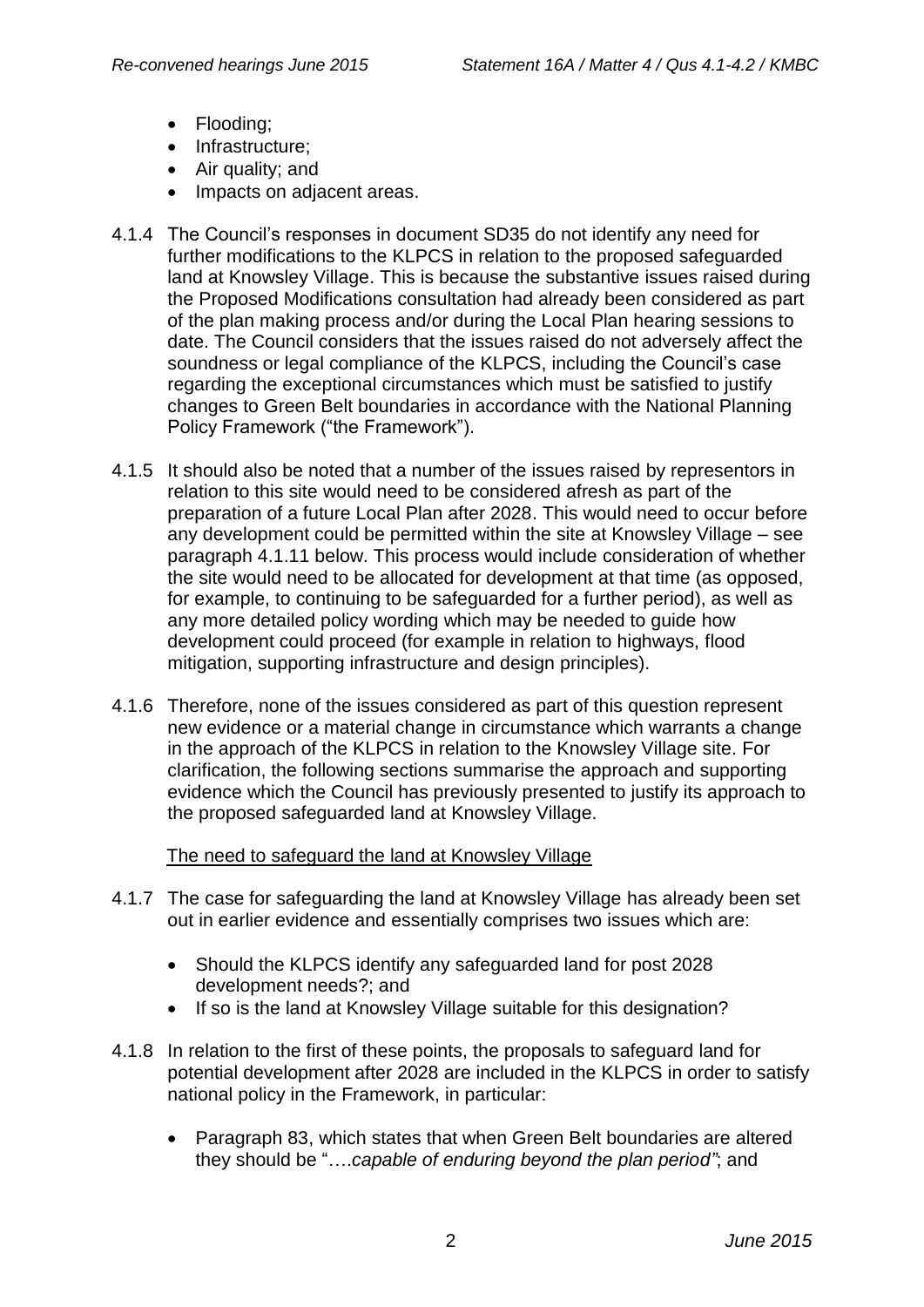- Paragraph 85, which states that, when defining new boundaries, local planning authorities should *"….satisfy themselves that Green Belt boundaries will not need to be altered at the end of the development plan period"*.
- 4.1.9 In the context of the KLPCS this means ensuring that the Borough's Green Belt boundary should not need reviewing again at or shortly after 2028 (i.e. the conclusion of the plan period). Although the Knowsley Village site, given its estimated capacity for approximately 1,093 dwellings, would only provide just over two year's housing supply (at the current target rate of 450 net dwelling completions per annum), the identification of this site as safeguarded land will help ensure that the requirements of paragraphs 83 and 85 of the Framework are met. This is particularly the case given that no other areas which are suitable for safeguarding to meet post 2028 development needs have been identified in the KLPCS.
- 4.1.10 The specific case for release of the Knowsley Village site from the Green Belt is outlined in the Green Belt Study (EB07), Green Belt Technical Report (TR03) and Sustainable Urban Extensions Technical Report (TR07). This process has also been supported by a full "Sustainability Appraisal" (SA) of potential Green Belt sites (SD08/08a) including Green Belt sites put forward as "alternatives" by the owners and/or potential developers of other sites across Knowsley. The site has also been assessed through the "Habitats Regulations Assessment" process (SD29a and SD29b). This evidence is supplemented by the Council Statement on Matter 5 to the November 2013 hearings (CH05B) which outlines, in response to specific issues raised by the Inspector, why the site at Knowsley Village should be safeguarded for post 2028 development. This Statement covered a range of issues which have been specifically raised during the Proposed Modifications consultation, including the setting of the historic park and garden at Knowsley Hall, and the value of the site as agricultural land and as a wildlife habitat, and also the specific approach to safeguarding the site. The identification of the site as safeguarded land has also been provisionally accepted by the Inspector as being "sound" (see Inspector's Interim Findings Document EX26).
- 4.1.11 As set out below in response to Question 4.2, the development of the Knowsley Village site would only be permitted following a future Local Plan review after 2028. This is made clear in paragraph 6A.9 of the Proposed Modifications version of the KLPCS (CS09a) and is consistent with paragraph 85 of the Framework. A future Local Plan review after 2028 would include multiple stages of public consultation and would assess whether the development of the site (either in full or part) is needed, having regard to strategic land supply and assessment of development needs at that time. The Council considers that this approach remains justified in accordance with the Framework.
- 4.1.12 For reasons which are summarised above, the proposal to safeguard the land at Knowsley Village to meet post 2028 development needs remains necessary and compliant with national planning policy.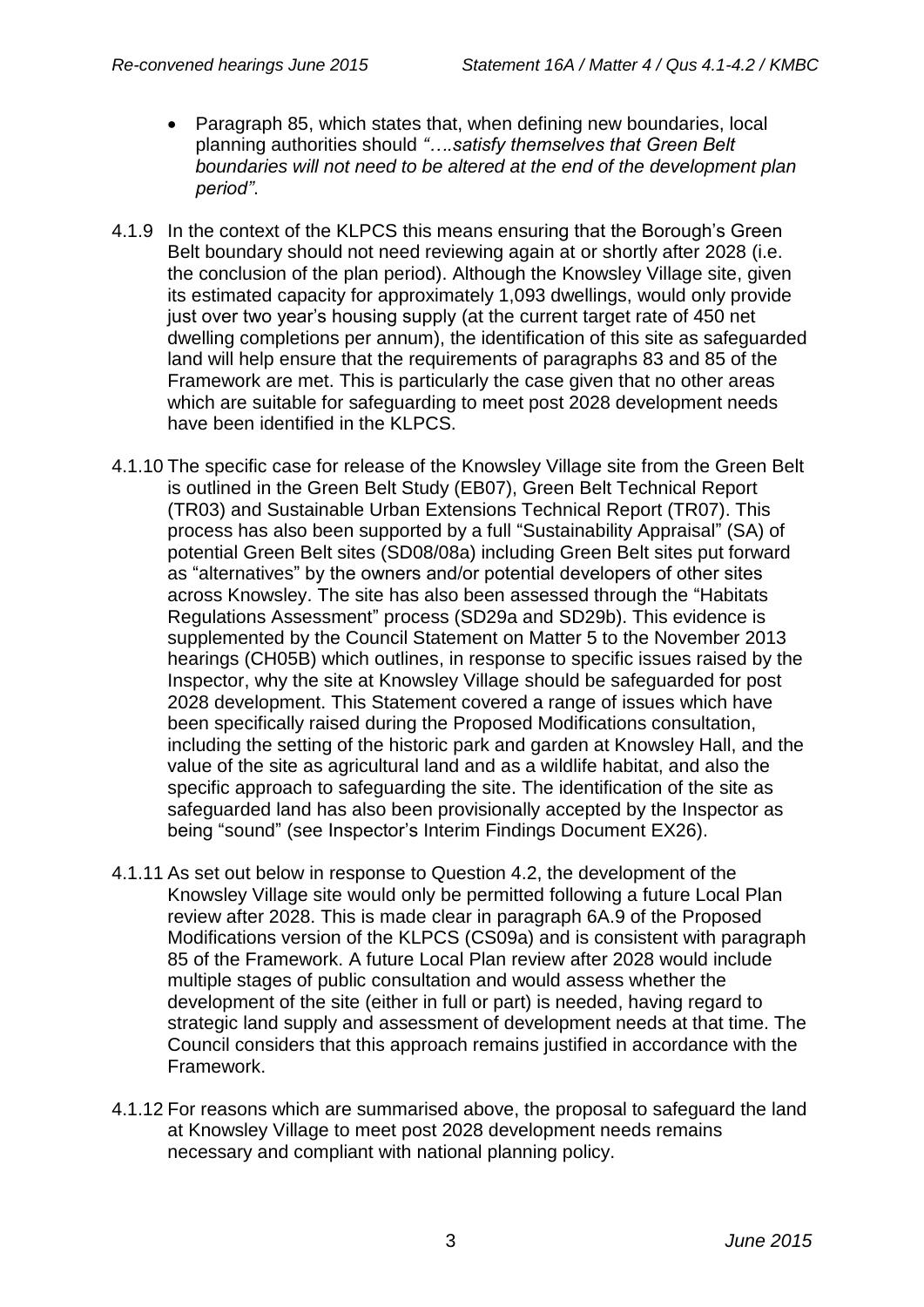- *4.2 Given the representation submitted by Lord Derby, does the proposal to safeguard land at Knowsley Village for longer term housing development have the full support of the land owner? Is all the land likely to be available for development beyond the Plan period?*
- 4.2.1 Throughout the process of preparing the KLPCS, the Council has consulted regularly with relevant landowners of potential future development sites, including the Knowsley Estate (Rep ID 72) and its appointed agents, in relation to the Knowsley Village site. In response, the Knowsley Estate has confirmed its support for the principle of Green Belt release at Knowsley Village since the site was identified in the Council's Green Belt Study (EB08). The representation made on behalf of the Knowsley Estate in response to consultation on the "Proposed Submission" version of the KLPCS in December 2012 (see Proposed Submissions representation 1072, a copy of which is available in document SD02) confirmed that this support related at that stage to the full extent of the identified site.
- 4.2.2 Before the response from the Knowsley Estate to the Proposed Modifications consultation in October 2014, the only significant difference between the position of the Council and of the Knowsley Estate concerning the Knowsley Village site related to phasing. The representation made on behalf of the Knowsley Estate at Proposed Submission stage (referred to in paragraph 4.2.1 above) expressed a preference for the proposed area of safeguarded land at Knowsley Village to be brought forward for development before 2028. This is earlier than proposed by the Council in the KLPCS, both at the Proposed Submission stage (see document CS01) and in the Proposed Modifications version of the KLPCS (CS09a). This case was also advanced by the Knowsley Estate within the November 2013 hearings, as referenced in their hearing statement RH23, and the July 2014 hearings, as referenced in their hearing statement RC07. The Council remains of the view that the entirety of the site should be safeguarded for potential development after 2028.
- 4.2.3 The representation of the Knowsley Estate at Proposed Modifications stage (set out in its letter dated 31 October 2014, a copy of which is available in document SD34h) responds to the significantly enhanced level of objection from nearby residents which it had become clear was likely to be received before the close of that consultation on 14 November 2014. It makes the following points in summary:
	- Questioning whether 1093 dwellings could be satisfactorily accommodated in Knowsley Village;
	- The Council should consider the implications of 1093 dwellings on the village prior to allocating the site for development;
	- The Council must ensure future development is the correct size for Knowsley Village and is proportionate; and
	- An investigation into the impact the development would have on the village and community would be welcomed.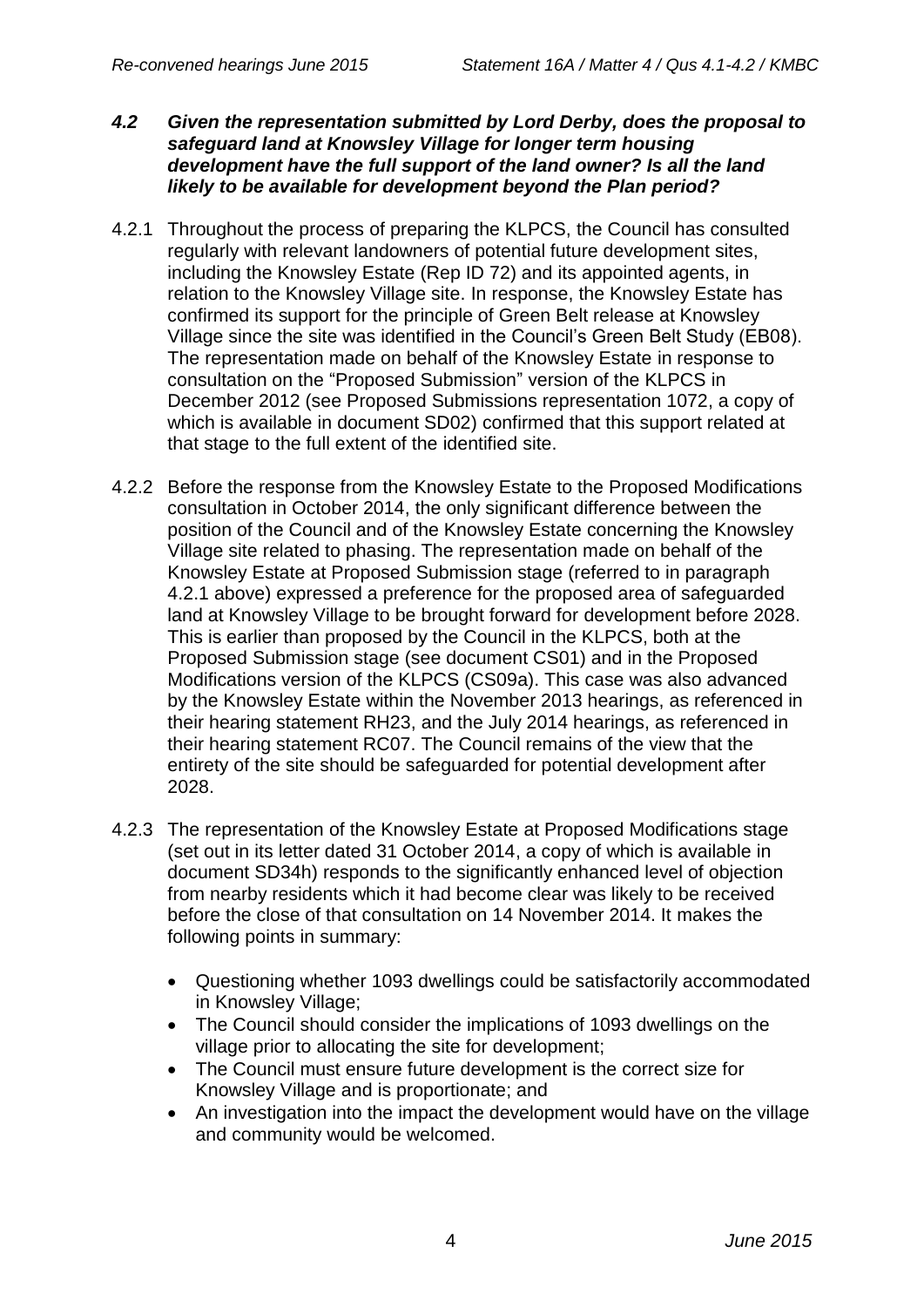4.2.4 In the Council's view, these considerations have been addressed with proportionate evidence in the process of identifying the proposed "safeguarded" land, as summarised in the previous evidence relating to this site (see paragraph 4.1.10 above). The Sustainability Appraisal of alternative Green Belt sites (SD08/08a), for example, assessed in detail the social, economic and environmental implications of developing this and alternative sites. This process, together with the earlier Green Belt study (EB08), concluded that the site at Knowsley Village performed better than other alternatives which have not been proposed for release from the Green Belt, although the site was considered less appropriate for release prior to 2028 than the proposed Sustainable Urban Extension (SUE) sites.

## Potential Future Allocation of the site via Local Plan Review

- 4.2.5 In accordance with paragraph 85 of the Framework, the proposed safeguarded land at Knowsley Village is not (under Policy SUE1, clause 2 of the Proposed Modifications to the KLPCS, see document CS09a) proposed to be allocated for development in the Plan period up to 2028. Paragraph 6A.9 of the Proposed Modifications version makes it clear that planning permission for the permanent development of this area of safeguarded land should only be granted following a future review of the Local Plan which proposes the development.
- 4.2.8 Any future Local Plan review would need to consider Knowsley's Objectively Assessed Needs for housing at that time. This assessment process will inform the overall quantum of land to be identified for development by any future Plan. Any Local Plan review would also be subject to multiple stages of statutory public consultation and stakeholder engagement to determine which locations are most suitable and sustainable for development. This would provide ample opportunity for engagement with residents and community groups as suggested in the representation of the Knowsley Estate in October 2014.
- 4.2.9 The evidence base studies mentioned in this statement (see paragraph 4.1.10 above) are considered robust and proportionate to the currently emerging KLPCS as they relate to proposals for safeguarded land at Knowsley Village. However, it is evident that to support any future allocation of the site for development via a Local Plan review, further more detailed evidence and policy guidance will be required for a site with capacity for approximately 1,000 dwellings. This would assess how much of the site would be required for development and also how much of the site would be deliverable as a development site having regard to the intentions of the owner, infrastructure and any other deliverability factors which may apply at that time.
- 4.2.10 This approach would be consistent with how the Council has handled proposals for allocation and development of other large SUE sites (e.g. the East of Halewood SUE or South of Whiston & Land South of M62 SUE) within the KLPCS. The development of these sites will be guided by detailed sitespecific policies (see Policies SUE 2a-c) in the KLPCS and a further "spatial development framework" delivered via programmed Supplementary Planning